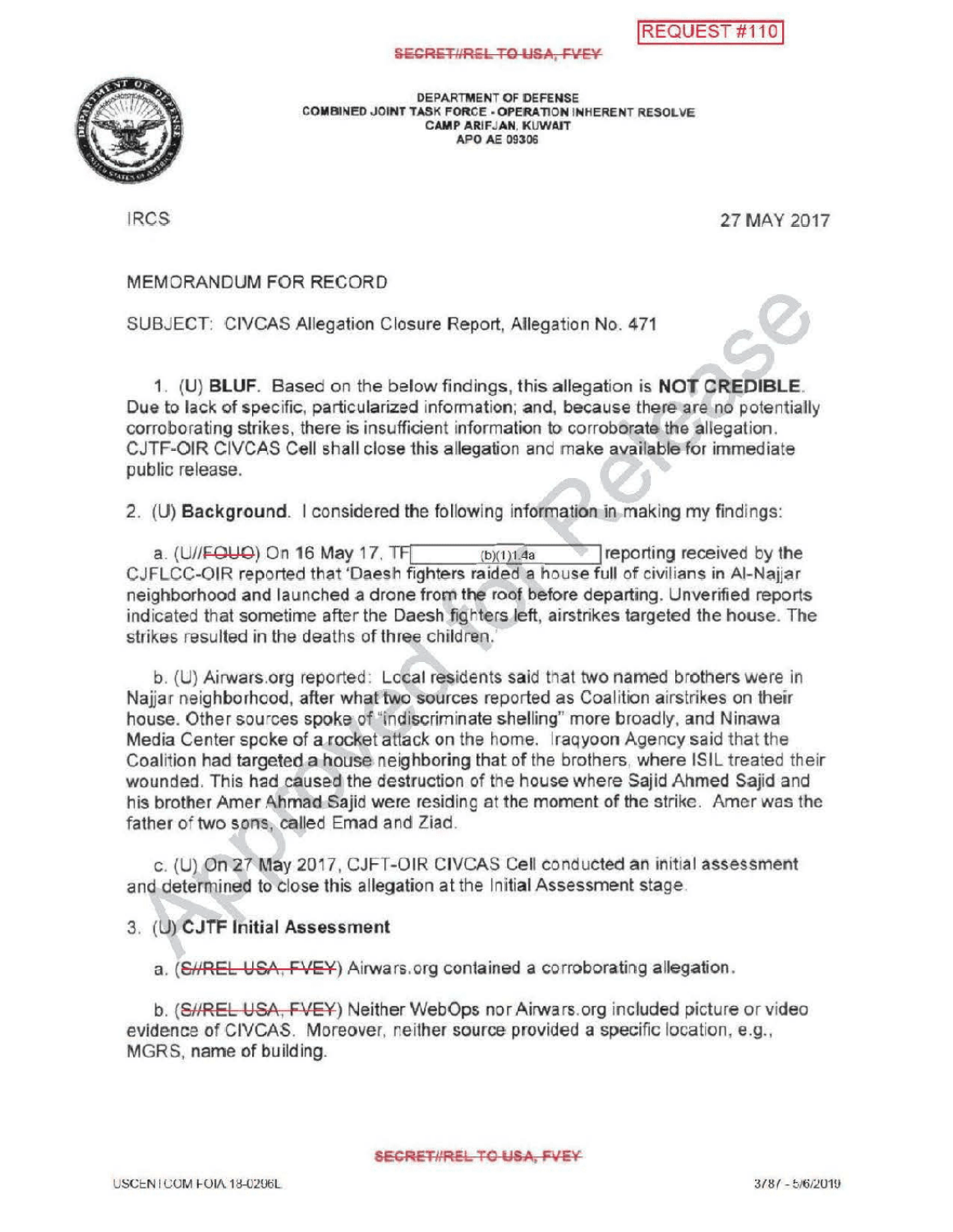## SECRETIREL TO USA, FVEY

IRCS SUBJECT: CIVCAS Allegation Closure Report, Allegation No. 471

c. (S//REL USA, FVEY) The allegation stems from multiple sources. Although none are necessarilyhigh quality sources, the quality of reporting is fair due to the fact that specific names were provided.

d. (SHREL USA, FVEY) CJFLCC-OIR J34 reviewed strike records for all Coalition strikes in the vicinity of Al-Najjar on 14 and 15 May 17. No strikes correlated with the reported target (a UAS team or UAS node) and a review of all available FMV footage did not disclose any pre -strike or post-strike CIVPOL consistent with the occurrence of CIVCAS. Moreover, the 16<sup>th</sup> wasn't assessed as the allegation unlikely surfaced after the 15<sup>th</sup>. The reporting was compiled by  $T_0$  (6)(1)1.40 and 16 May on the basis of  $\lceil (b)(1)1.4c \rceil$ source reporting. No date was given as to the when the incident referred to in the  $\sqrt{(b)(1)1.4c}$  reporting occurred, but it is highly unlikely that the incident would have occurred, then been transmitted to a  $T_0$  1  $\frac{1}{2}$  source, then to a  $T_0$  1  $\frac{1}{2}$  aperator, and then into the T6 (1)1 4 apport all on 16 May.

e. (SHREL USA, FVEY) Accordingly, CIVCAS Cell recommended this allegation be closed due to lack of specific, particularized information; and, because there are no potentially corroborating strikes, there is insufficient information to corroborate the allegation.

4. (U) Action.

( U) I direct closure of this CIVCAS incident and that CJTF -OIR PAO publish the result of this CIVCAS assessment in a press release as soon as practicable .

| 5. (U) Point of contact is |  |
|----------------------------|--|
| $(b)(6)$ .                 |  |
|                            |  |
|                            |  |
|                            |  |

2 Encis BGen, USMC Chief of Staff

 $(b)(3)$  10 USC 130b;  $(b)(6)$ 

- 1. Initial Assessment
- 2. Screen Shot